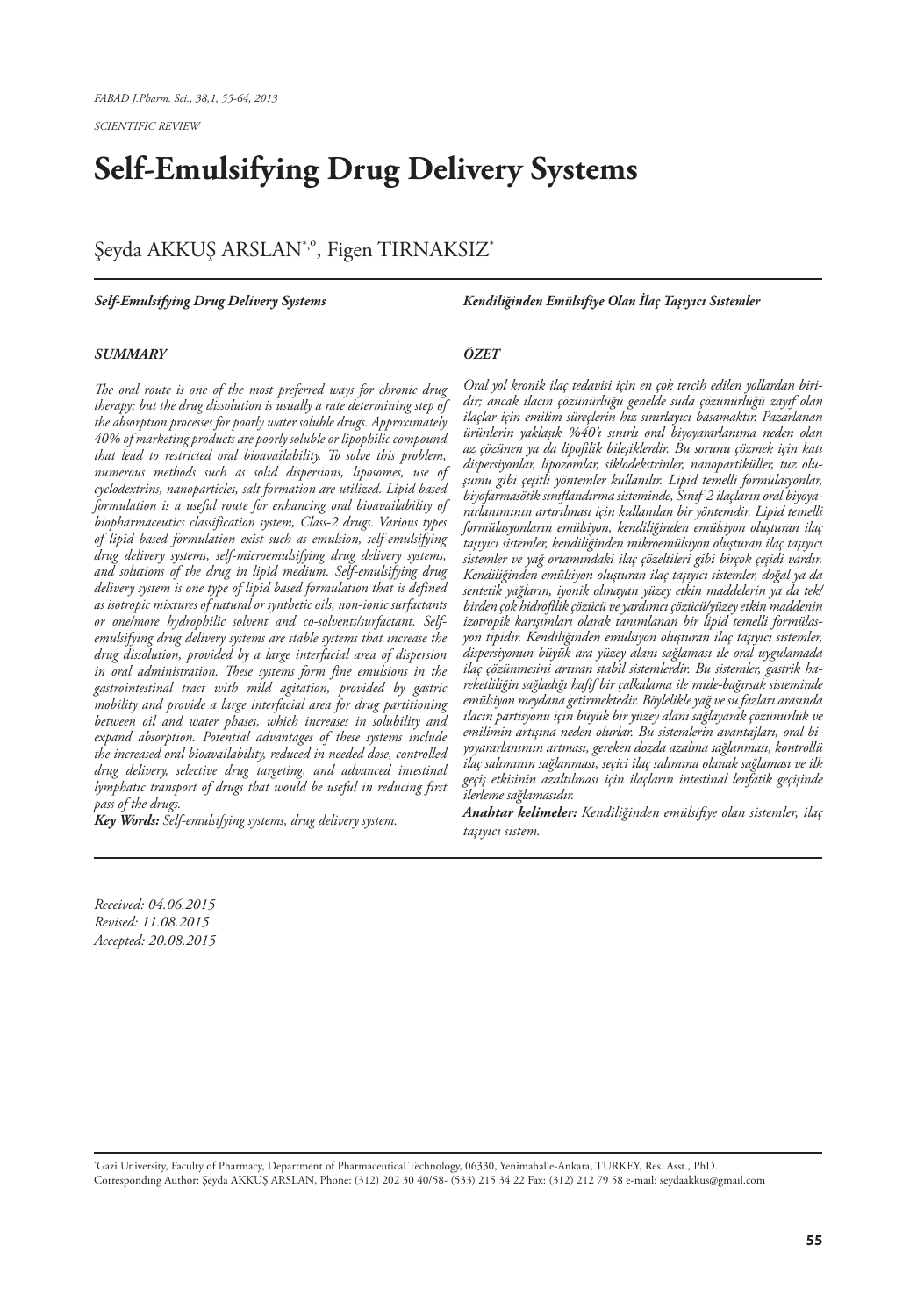### **INTRODUCTION**

Patients regard the oral route as the most convenient way for drug administration. However, the pharmaceutical industry is facing an increasing number of poorly soluble drug candidates with low, variable and food dependent bioavailability (1). More than 40% of the new chemical entities exhibit poor solubility. Numerous potent lipophilic drugs exhibit low oral bioavailability due to their poor aqueous solubility properties (2). A poorly soluble drug could be defined as; its dissolution rate is so slow that dissolution takes longer than the transit time past its absorptive sites, resulting in incomplete bioavailability (3). For such compounds the absorption rate from the gastrointestinal (GI) lumen is controlled by dissolution, and dissolution in the environmental lumen is the rate-controlling step in the absorption process  $(2,4)$ .

The aqueous solubility of a drug is a prime determinant of its dissolution rate and in case of poorly soluble drugs; the aqueous solubility is usually less than 100 µg/ mL. A further parameter that is useful for identifying poorly soluble drugs is the dose/solubility ratio of the drug. This ratio can be defined as the volume of GI fluids necessary to dissolve the administered dose (3).

Modification of the physicochemical properties such as salt formation, use of wetting agents, co-precipitation, and preparation of solid dispersions and particle size reduction of the compound may be one approach to improve the dissolution rate of the drug and improve the absorption rate. However these methods have their own limitations. For instance, salt formation of neutral compounds is not feasible and the synthesis of weak acid and weak base salts may not always be practical (4,5). The most popular approach is the incorporation of the active lipophilic component into inert lipid vehicles; such as oils, surfactant dispersions, self-emulsifying formulations, emulsions, and liposomes, with every formulation approach having its specific advantages and limitations or oral solid drugs were improved such as multiparticulates in capsule, matrix tablet, osmotic tablets (2,5).

Lipid based dosage forms, which encompass a wide variety of compositional and functional characteristics, could be advantageously utilized for the formulation of lipophilic drugs (6). Lipid formulations can reduce the inherent limitations of slow and incomplete dissolution of poorly water soluble drugs, and facilitate the formation of solubilized phases from which absorption may occur (7). The availability of the drug for absorption can be enhanced by presentation of the drug as a solubilizate within a colloidal dispersion. Lipid formulations allow the drug to remain in a dissolved state throughout its transit through the GI tract (8).

Lipid based oral dosage forms could be classified as lipid solutions, lipid suspensions, emulsions, microemulsions, nanoemulsions, solid dispersions, self-emulsifying drug delivery systems (SEDDSs), self-microemulsifying drug delivery systems (SMEDDSs), self-nanoemulsifying drug delivery systems (SNEDDSs) and self-emulsifying pellets (7,9).

SEDDSs are ideally isotropic/homogenous mixtures of natural or synthetic oils, solid or liquid surfactants and sometimes containing one or more hydrophilic solvents/co-solvents, which emulsify spontaneously under conditions of gentle agitation in the presence of water, similar to those which would be encountered in the GI tract and form fine oil-in-water emulsions or microemulsions (2,10,11). Upon contact with water, the SEDDS formulation spontaneously generates an oilin-water drug microemulsion with a particle size<150 nm and preferably as low as 10-20 nm (12). When such a formulation is released into the lumen of the gut, it disperses to form a fine emulsion, so that the drug remains in solution in the gut, avoiding the dissolution step which frequently limits the rate of absorption of hydrophobic drug from the crystalline state. Generally this can lead to improved bioavailability, and/or a more consistent temporal profile of absorption from the gut (10). Self-emulsifying formulations usually provide the advantage of increased drug loading capacity when compared with lipid solutions as the solubility of poorly water soluble drugs with intermediate partition coefficients (2<log P<4) are typically low in natural lipids and much greater in amphiphilic surfactants, co-surfactants and co-solvents (8). By use of SEDDS which was containing digestible lipids and non-ionic surfactants, drug could maintain in solution in the GI tract, thus surpassing a dissolution step<sup>1</sup>. Selfemulsification process is specific to the nature of the oil and surfactant pair, the surfactant concentration, oil/ water surfactant ratio and the temperature at which selfemulsification occurs (2).

Due to the large number of possible excipient combinations that may be used to assemble lipid based formulations and self-emulsifying systems in particular, a classification system (Lipid Formulation Classification System-LFCS) was established by Pouton in 2000 and extra type of formulation was added in 2006 (8,13- 15). The main purpose of LFCS is to enable in vivo studies to be interpreted more readily and subsequently to facilitate the identification of the most appropriate formulations for specific drugs with reference to their physicochemical properties (15). LFCS provides a simple framework which can be used in combination with appropriate in vitro tests, to predict how the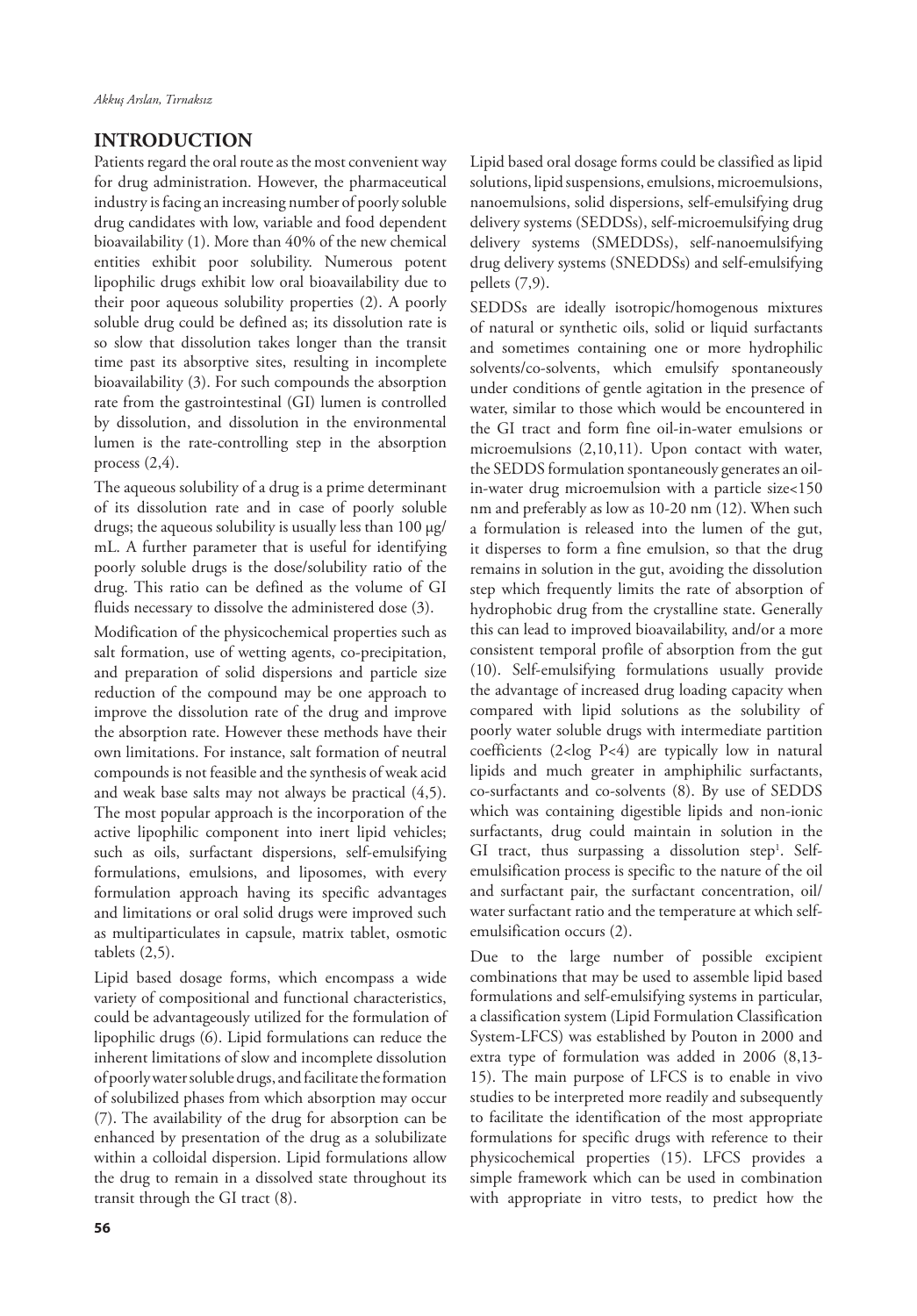fate of a drug is likely to be affected by formulation, and to optimize the choice of lipid formulation for a particular drug (13). These systems can help in solving the under mentioned problems of all the categories of the Biopharmaceutics Classification System (BCS) class drugs. For BCS Class-2 drugs, the problems are solubility and bioavailability. For BCS Class-3 drugs, the problems are enzymatic degradation, gut wall efflux and bioavailability. For BCS Class-4 drugs, the problems are solubilization, enzymatic degradation, gut wall efflux and bioavailability (14).

The LFCS briefly classifies lipid based formulations into four types according to their composition and the possible effect of dilution and digestion on their ability to prevent drug precipitation (8,16). Formulations with comprise drug in solution in triglycerides and/or mixed glycerides and simple surfactant-free lipid solution formulations are classified as LFCS Type-1 (8,17). Type-1 lipid formulations represent a relatively simple formulation option for potent drugs or highly lipophilic compounds where drug solubility in oil is sufficient to allow incorporation of the required dose (16). The simplest lipid products are those in which the drug is dissolved in digestible oil, usually a vegetable oil or medium chain triglyceride. These oil solutions have been the standard way of administering oil soluble vitamins. When an appropriate dose of the drug can be dissolved, LFCS Type-1 formulation may be the system of choice, in view of its simplicity and biocompatibility (8).

More highly dispersed, surfactant containing systems classified as Type-2 or Type-3. Type-2 formulations which have relatively high (digestible) lipid loads contain blends of glycerides and surfactants with hydrophiliclipophilic balances (HLBs) generally less than 12 and provide efficient initial dispersion to give a particle size in the region of 100-250 nm (17). The distinguishing features of Type-2 systems, typically referred to as SEDDS, are efficient self-emulsification and absence of water soluble components. Type-2 systems are best formulated with medium chain triglycerides and/or mono or diglycerides, blended with ethoxylated oleate esters with HLB values approximately 11 (8). Type-2 lipid based formulations provide the advantage of overcoming the slow dissolution step typically observed with solid dosage forms (16).

SEDDS are good candidates for the oral delivery of hydrophobic drugs with adequate solubility in oil or oil/ surfactant blends (2). This formulations can improve the oral bioavailability of poorly soluble drugs by improving the presentation of the drug in the microemulsion to the intestinal mucosal surface glycocalyx, by a process of either simulating the behavior of or equilibrating with the intestinal bile acid mixed micellar system or

the bile acid micellar system in the fed and fasted states respectively within the intestine (12). SEDDS may be a promising alternative to orally administered emulsions because of their relatively high physical stability and ability to be delivered in standard soft or hard gelatin capsules (4,5). SEDDS formulations are usually liquids (12). The rate of gastric emptying of SEDDS is similar to solutions so that they are particularly useful where rapid onset of action is desirable (10).

Many of the marketed products are LFCS Type-3 systems, but this group is particularly diverse as a result of the wide variation in the proportions of oily and water soluble materials used (15). Formulations which could include water soluble and water insoluble surfactants as well as water miscible co-solvents are referred as LBF Type-3, and have been referred to as self-microemulsifying systems, due to the optical clarity which can be achieved with these systems (8,15,16). This group has been divided into Type-3A or Type-3B, to distinguish between formulations which contain a significant proportion of oils (Type-3A) which are similar to Type-2 systems with the addition of a co-solvent or co-surfactant (often to increase drug solubility in the formulation); and those which are predominantly water soluble (Type-3B) and contain relatively little simple glycerides (15,17). Type-3B systems have low glycerides contents. Efficient design of Type-3 formulations can lead to the production of a microemulsion on dispersion in the GI tract and these systems have been described as SMEDDS (17). Such formulations lack the aqueous phase. On dilution, a SMEDDS spontaneously converts to an optically clear and thermodynamically stable microemulsion, which contains the drug in molecular dispersion. SMEDDS is a recent term construing the globule size range less than 100 nm (5,14). Besides this, SNEDDS generates microemulsion with a narrow droplet size distribution of less than 50 nm due to which these systems have also been addressed as nanoemulsions (18). When SEDDS form emulsion particles in the nanometer range, they can be referred to as SNEDDS (19). Typically Type-2 or 3 systems will undergo gastric emptying earlier and will be in a colloidal state earlier than Type-1 systems (8).

LFCS Type-4 formulations represent the recent trend towards formulations which contain predominantly hydrophilic surfactants and co-solvents. Type-4 formulations contain no oils and represent the most extremely hydrophilic formulations. The advantage of blending a surfactant with a co-solvent to give a Type-4 formulation is that the surfactant offers much greater good solvent capacity on dilution (as a micellar solution) than the co-solvent alone (13).

Here is the compositions and general feature of these four systems (Table 1).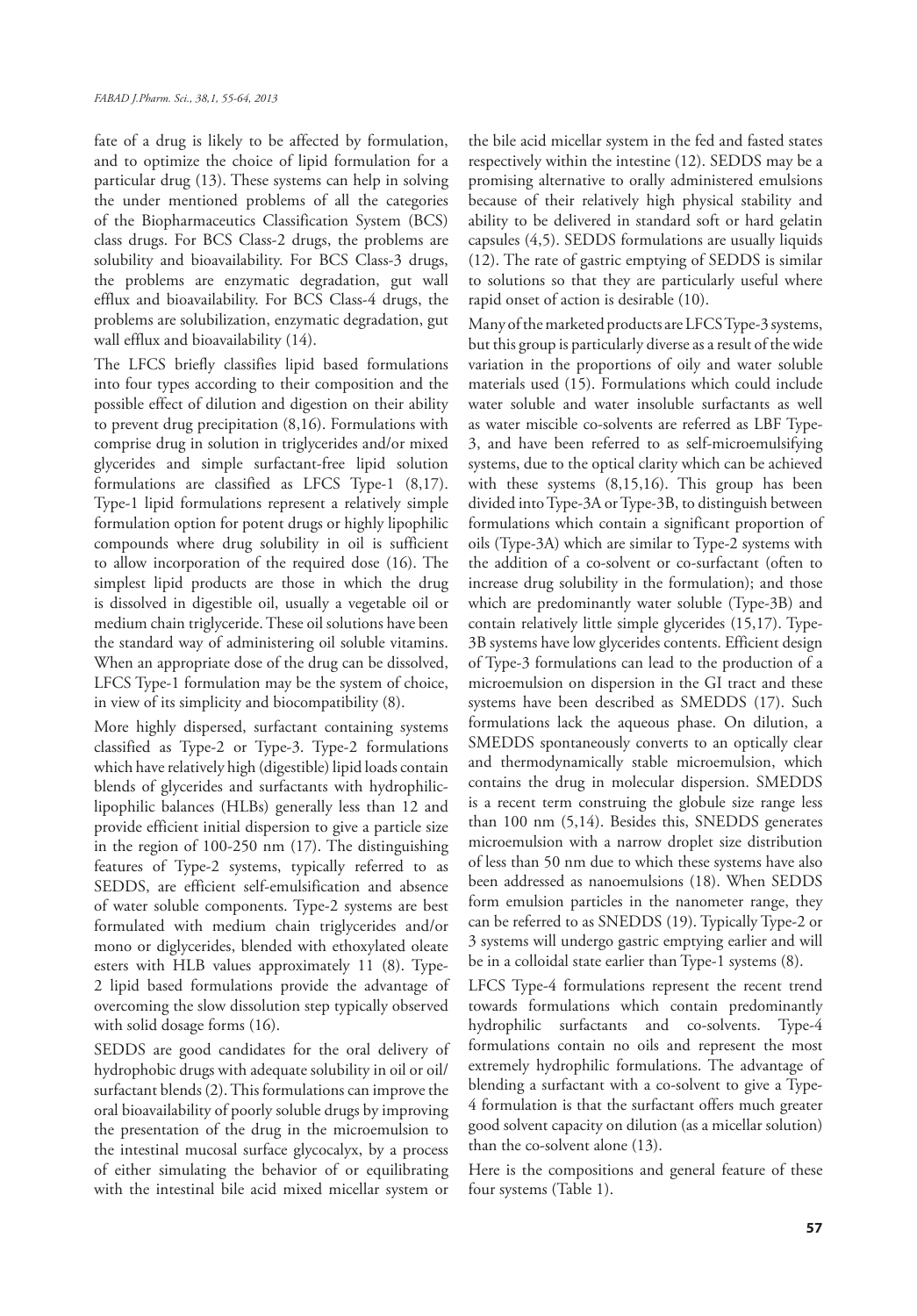|                         | Increasing hydrophilic content $\rightarrow$    |                                                                                    |                                                       |                                                                                                      |                                                                                                   |                                                                               |  |
|-------------------------|-------------------------------------------------|------------------------------------------------------------------------------------|-------------------------------------------------------|------------------------------------------------------------------------------------------------------|---------------------------------------------------------------------------------------------------|-------------------------------------------------------------------------------|--|
|                         |                                                 | Type-1                                                                             | Type-2                                                | Type-3A                                                                                              | Type-3B                                                                                           | Type-4                                                                        |  |
|                         | Excipients                                      | Oils without<br>surfactants                                                        | Oils and water<br>insoluble<br>surfactants            | Oils, surfactants<br>and<br>co-solvents (Both<br>water insoluble<br>and water soluble<br>excipients) | Oils, surfactants<br>and co-solvents<br>(Both water<br>insoluble and water<br>soluble excipients) | Formulation<br>disperses typically<br>to form a micellar<br>solution          |  |
| Typical composition (%) | Triglycerides or<br>mixed glycerides            | 100                                                                                | 40-80                                                 | 40-80                                                                                                | <20                                                                                               |                                                                               |  |
|                         | Water insoluble<br>surfactants<br>(HLB<12)      |                                                                                    | $20 - 60$                                             |                                                                                                      |                                                                                                   | $0 - 20$                                                                      |  |
|                         | <b>Water soluble</b><br>surfactants<br>(HLB>12) |                                                                                    |                                                       | $20 - 40$                                                                                            | $20 - 50$                                                                                         | 30-80                                                                         |  |
|                         | Hydrophilic<br>co-solvents                      |                                                                                    |                                                       | $0 - 40$                                                                                             | $20 - 50$                                                                                         | $0 - 50$                                                                      |  |
|                         | Particle size of<br>dispersion (nm)             | Coarse                                                                             | 100-250                                               | 100-250                                                                                              | 50-100                                                                                            | < 50                                                                          |  |
|                         | Significance of<br>digestibility                | Crucial<br>requirement                                                             | Not crucial but<br>likely to occur                    | Not crucial but<br>may be inhibited                                                                  | Not required                                                                                      | Not required                                                                  |  |
|                         | Characteristics                                 | Non-dispersing,<br>requires digestion                                              | <b>SEDDS</b> without<br>water soluble<br>components   | SEDDS or<br>SMEDDS with<br>water soluble<br>components                                               | SMEDDS with<br>water soluble<br>component and<br>low oil content                                  | Oil free<br>formulation based<br>on surfactants and<br>co-solvents            |  |
|                         | Advantages                                      | Simple                                                                             | Unlikely to lose<br>solvent capacity on<br>dispersion | Clear or almost<br>clear dispersion,<br>drug absorption<br>without digestion                         | Clear dispersion,<br>drug absorption<br>without digestion                                         | Good solvent<br>capacity for many<br>drugs, disperses to<br>micellar solution |  |
|                         | <b>Disadvantages</b>                            | Formulation<br>has poor solvent<br>capacity unless<br>drug is highly<br>lipophilic | Turbid o/w<br>dispersion                              | Possible loss of<br>solvent capacity<br>on dispersion, less<br>easily digested                       | Likely loss of<br>solvent capacity on<br>dispersion                                               | Loss of solvent<br>capacity on<br>dispersion, may<br>not be digestible        |  |

Table 1. The compositions and general feature of the LFCS types  $(8,13-16)$ .

# **COMPOSITION OF SEDDS/EXCIPIENT SELECTION**

Oils can solubilize the lipophilic drug in a specific amount. It is the most important excipient because it can facilitate self-emulsification and increase the fraction of lipophilic drug transported via the intestinal lymphatic system, thereby increasing absorption from the GI tract (20).

**58** The oily/lipid component is generally a fatty acid ester or a medium/long chain saturated, partially unsaturated or unsaturated hydrocarbon, in liquid, semisolid or solid form at room temperature. Examples include mineral oil, vegetable oil, silicon oil, lanolin, refined animal oil, fatty acids, fatty alcohols, and mono-/di-/tri-glycerides

(21). Unmodified edible oils provide the most `natural' basis for lipid vehicles, but their poor ability to dissolve large amounts of hydrophobic drugs and their relative difficulty in efficient self-emulsification markedly reduce their use in SEDDS. In contrast, modified or hydrolyzed vegetable oils have contributed widely to the success of the above systems (22).

Lipophilic surfactants with HLB<10 are capable of promoting some emulsification of the oil, but the resulting emulsions are normally too crude to be useful. Hydrophilic surfactants with HLB > 10 are much superior at this providing fine, uniform emulsion droplets which are more likely to empty rapidly from the stomach (23). Furthermore, the large surface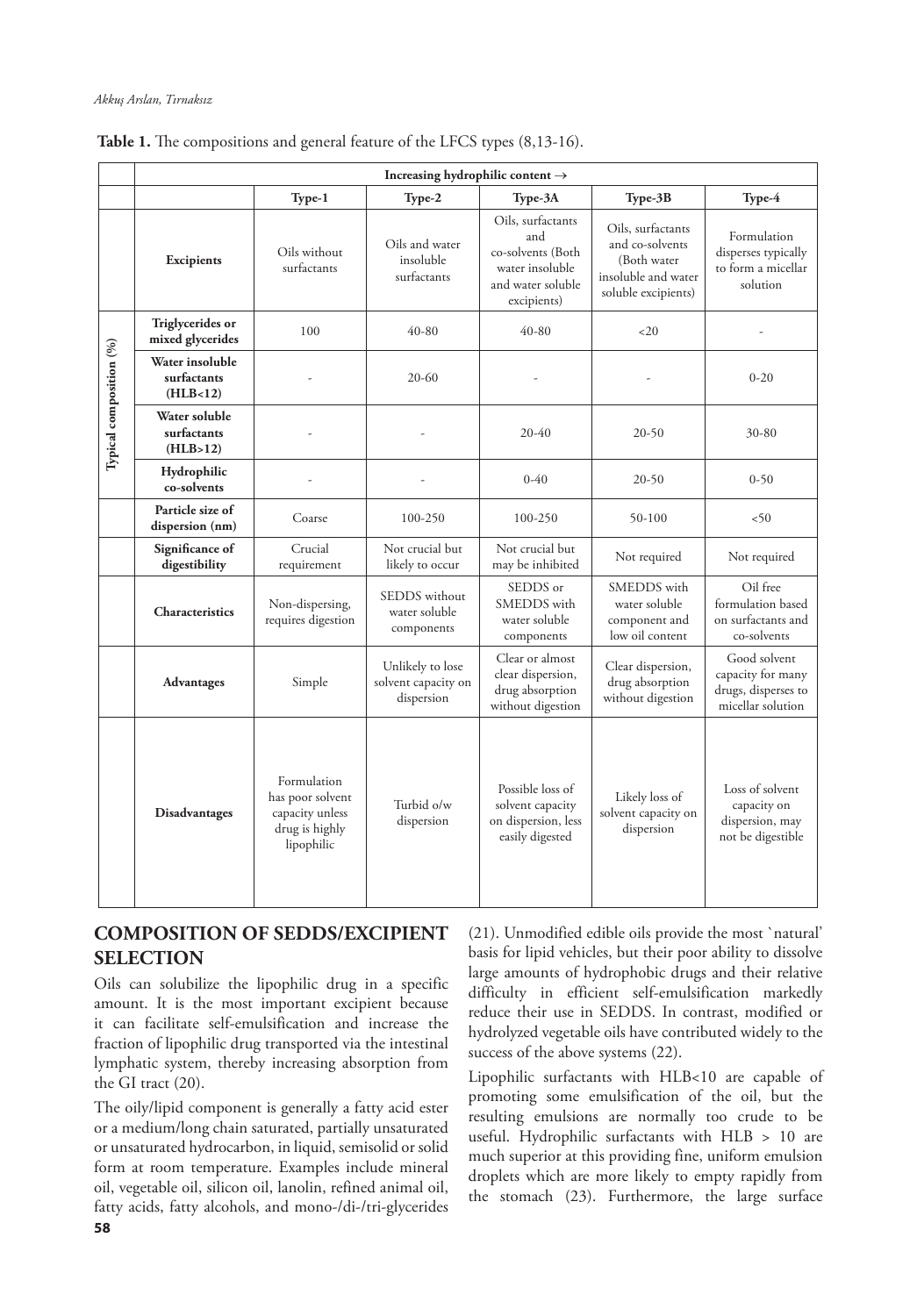area facilitates faster and more complete absorption. However, in most cases it is the right blend of low and high HLB surfactants that leads to the formation of a stable microemulsion upon exposure to water (24). The usual surfactant strength ranges between 30–60% of the formulation in order to form a stable SEDDS (25).

Co-solvents like diethyl glycol monoethyl ether, propylene glycol, polyethylene glycol, polyoxyethylene, propylene carbonate, tetrahydrofurfuryl alcohol polyethylene glycol ether, etc. may help to dissolve large amounts of hydrophilic surfactants or the hydrophobic drug in the lipid base. These solvents sometimes play the role of the co-surfactant in the microemulsion systems (26).

# **FORMULATION OF SEDDSs**

In the formulation of SEDDS, a surfactant or a mixture of surfactants is added to the oil, so that it will emulsify spontaneously when contacted with water. The challenge is to understand the mechanism of spontaneous emulsification, so that a suitable surfactant or surfactant mixture can be chosen and its concentration in the oil is optimized. Ultra low oil-water interfacial tension and/or substantial interfacial disruption are required to achieve self-emulsification (10). Poorly water soluble molecules are solubilized only in solutions that are entirely organic and composed of either one solvent or a mixture of solvents/surfactants (27). The SEDDS formulation should instantaneously form a clear dispersion which should remain stable on dilution. The hydrophobic agent remains solubilized until the time that is relevant for its absorption (14). Disruption of the oil-water interface is caused by penetration of water into the formulation or diffusion of co-solvents away from the formulation. Both of these phenomena can be studied using equilibrium phase diagrams, which in combination with particle size measurements allow the optimization of performance of SEDDS (10).

The formulation of w/o microemulsions for use as SEDDS or SMEDDS has been investigated using blends of low and high HLB surfactants which were commercially available and pharmaceutically acceptable, typically sorbitan esters and Tween 80 (28). It was found that with the decreasing emulsifier/co-emulsifier ratio (Km) the emulsion area decreased slightly (29).

A series of SEDDS formulations are generally prepared using different surfactant/co-surfactant combinations and the oil. In all the formulations, the level of active moiety is kept constant according to the required dose. Accurately weighed drug is placed in a glass vial, and oil, surfactant, and cosurfactant are added. Then the components are mixed by gentle stirring and vortex mixing and are heated at 40-50°C on a magnetic stirrer if required, until the drug is perfectly dissolved. The mixture is stored at room temperature until further use (30).

The self-emulsifying process is depends on the nature of the oil-surfactant pair, the surfactant concentration, the temperature at which self-emulsification occurs.

The most common excipients used in a SEDDS formulation are (5);

– Lipids such as mono-/di-/tri-olein, gliseril mono linoleat, safflower oil, corn oil, medium chain triglyceride and long chain triglyceride

– Surfactants such as polysorbate 80, polyoxyl 35 castor oil, and polyoxyl hydrogenated 40 castor oil

– Solvents such as ethanol, propylene glycol and polyethylene glycol 400.

# **Lipids**

They are the most important excipient of the SEDDS formulation because oils can facilitate self-emulsification and increase the fraction of lipophilic drug transported via the intestinal lymphatic system, thereby increasing absorption from the GI tract (2,5). Unmodified edible oils provide the most 'natural' basis for lipid vehicles, but their poor ability to dissolve large amounts of hydrophobic drugs and their relative difficulty in efficient self-emulsification markedly reduce their use in these systems. Both long and medium chain triglyceride (LCT and MCT) oils with different degrees of saturation have been used for the design of self-dispersing formulations. MCTs were preferred in the earlier self-emulsifying formulations because of higher fluidity, better solubility properties and self-emulsification ability, but evidently they are considered less attractive compared to the novel semi-synthetic medium chain derivatives which can be defined rather as amphiphilic compounds exhibiting surfactant properties (2).

# **Surfactants**

The two issues that govern the selection of a surfactant encompass its HLB and safety. The HLB of a surfactant provides vital information on its potential utility in formulation of SEDDS. For attaining high emulsifying performance, the emulsifier involved in formulation of SEDDS should have high HLB and high hydrophilicity for immediate formation of o/w droplets and rapid spreading of formulation in aqueous media (4,14). Non-ionic surfactants with a relatively high HLB were advocated for the design of self-dispersing systems, where the various liquid or solid ethoxylated polyglycolized glycerides and polyoxyethylene 20 oleate are the most frequently used excipients. Non-ionic surfactants are known to be less toxic compared to ionic surface active agents, but they may cause moderate reversible changes in intestinal wall permeability (2). Several surfactants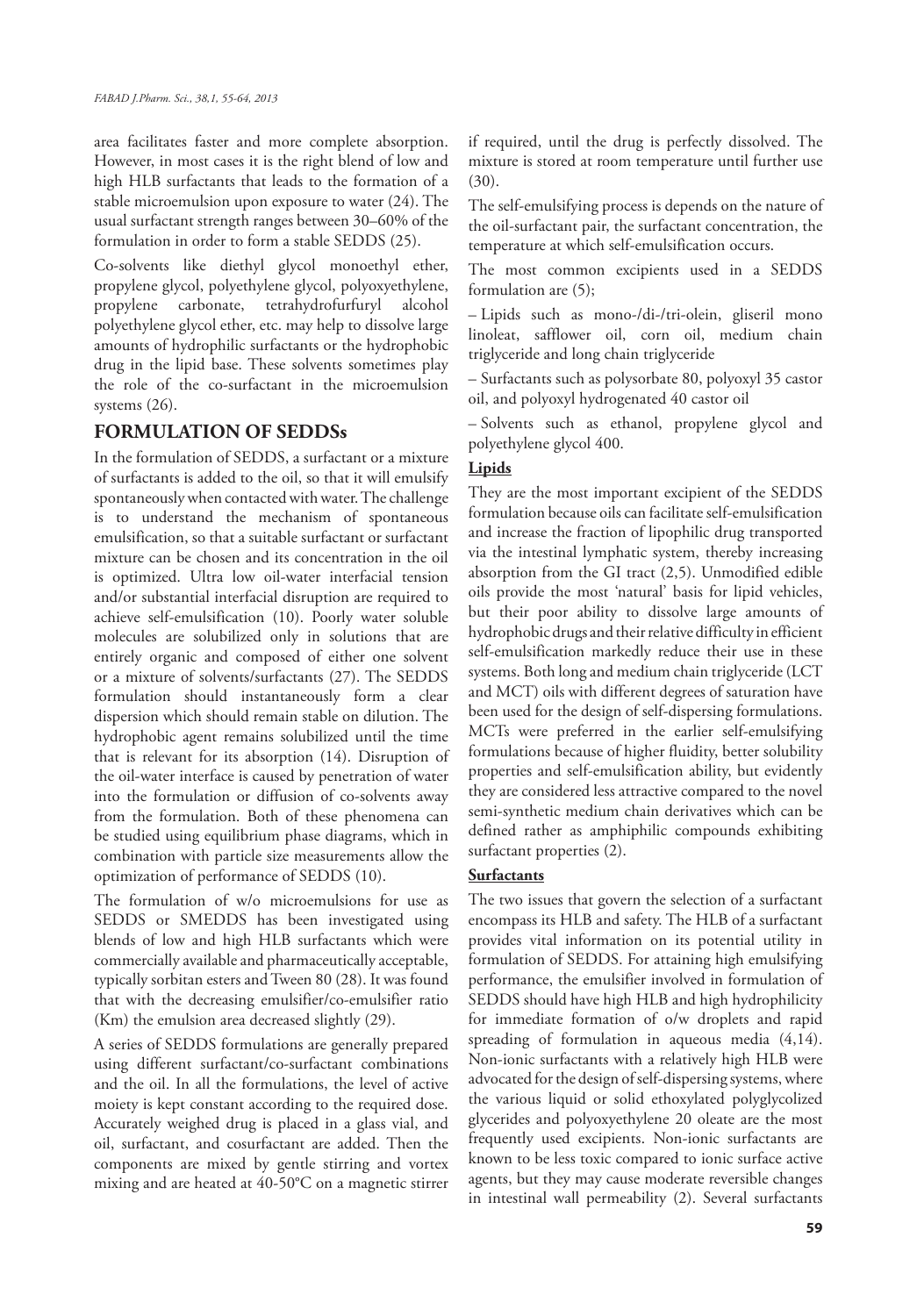can be used to formulate these systems. The most popular surfactants have been polyoxyl 35 castor oil, polyoxyl hydrogenated 40 castor oil and polyethylene glycolylated mixed glycerides (15). SEDDS are usually formulated with triglyceride oils and ethoxylated nonionic surfactants, usually at surfactant concentrations greater than 25% or 30%. Usually the surfactant concentration ranges between 30% and 60% in order to form stable SEDDS (2,4,10,14).

#### **Co-solvents**

Organic solvents such as ethanol, propylene glycol, polyethylene glycol are suitable for oral delivery, and they enable the dissolution of large quantities of either the hydrophilic surfactant or the drug in the lipid base. These solvents can even act as co-surfactants in microemulsion systems (2,4). Alcohol and other volatile co-solvents have the disadvantage of evaporating into the shell or soft/hard gelatin capsules, leading to precipitation of drug (14).

# **CONVERSION OF LIQUID SEDDS TO SOLID SEDDS**

The primary reason to formulate SEDDS in a solid form is to consolidate the advantages of liquid SEDDS with convenience of solid oral dosage forms. Oral solid dosage forms have the following advantages: low production cost, convenience of process control, high stability and reproducibility and better patient compliance. Liquid SEDDS can be filled in soft or hard gelatin capsule or could be converted to pellets or powder (31-33). The following description elaborates various Liquid to solid SMEDDS conversion techniques.

#### **Spray drying**

Spray drying is the most widely used technique to convert liquid SEDDS into solid state. In this method the liquid SEDDS is mixed with a solid carrier in a suitable solvent. The solvent is then atomized into a spray of fine droplets. These droplets are introduced into a drying chamber, where the solvent gets evaporated forming dry particles under a controlled temperature and airflow conditions (31). The process parameters required to be controlled are inlet and outlet temperature, feed rate of solvent, and aspiration and drying air flow rate. The dry particles can then be either filled into capsules or made into tablets after addition of suitable excipients. Solid carriers that have been used commonly for this purpose are: Aerosil 200 suspended in ethanol and aqueous solution of Dextran 40 (34,35).

#### **Adsorption to solid carriers**

The liquid SEDDS can be made to adsorb onto free flowing powders that possess very large surface area and are capable of adsorbing high quantities of oil material.

The adsorption can be done either by mixing liquid SEDDS and the adsorbent in a blender or by simple physical mixing. The resulting powders can be either filled into capsules or can be made into tablets after addition of appropriate excipients. The adsorbents are capable of adsorbing liquid SEDDS up to 70% of its own weight. Solid carriers used for this purpose can be microporous inorganic substances, high surface area colloidal inorganic substances or cross-linked polymers (31). Categories of solid adsorbents used are: silicates, magnesium trisilicate, talcum, crospovidone, crosslinked sodium carboxymethyl cellulose and cross-linked polymethyl methacrylate (36).

#### **Encapsulation of liquid and semisolid SEDDS**

It is one of the simplest techniques for conversion of liquid SEDDS to solid oral dosage form. Liquid SEDDS can be simply filled in capsules, sealed using a microspray or a banding process. For a semisolid SEDDS, it is a four step process: heating the semisolid excipients to at least 20°C above its melting point; adding the drug in the molten mixture while stirring; filling the drug loaded molten mixture into the capsule shell; and cooling the product to room temperature (33). The compatibility of the excipients used with the capsule shell should be well investigated. Capsule filling of SEDDS is suitable for low dose highly potent drugs and allows high drug incorporation (31).

#### **Extrusion spheronization**

This is a solvent free technique that converts liquid SEDDS into pellets using extrusion and spheronization processes. In this method the liquid SEDDS is first mixed with a binder, followed by addition of water until the mass is suitable for extrusion. The extruded mass is then spheronized to form uniform sized pellets. The pellets are then dried and size separated (33). The relative quantity of water and liquid SEDDS used in the process has an effect on size distribution, extrusion force, surface roughness of pellets, and disintegration time (37). High drug incorporation can be achieved by using this technique.

#### **Melt granulation**

Melt granulation is another solvent free technique for converting liquid SEDDS. In this method, liquid SEDDS is mixed with a binder that melts or softens at relatively low temperature. This melted mixture can be granulated. This technique is advantageous since it does not require addition of a liquid binder and subsequent drying unlike conventional wet granulation. The variables to be controlled in this process are impeller speed, mixing time, binder particle size, and the viscosity of the binder (31).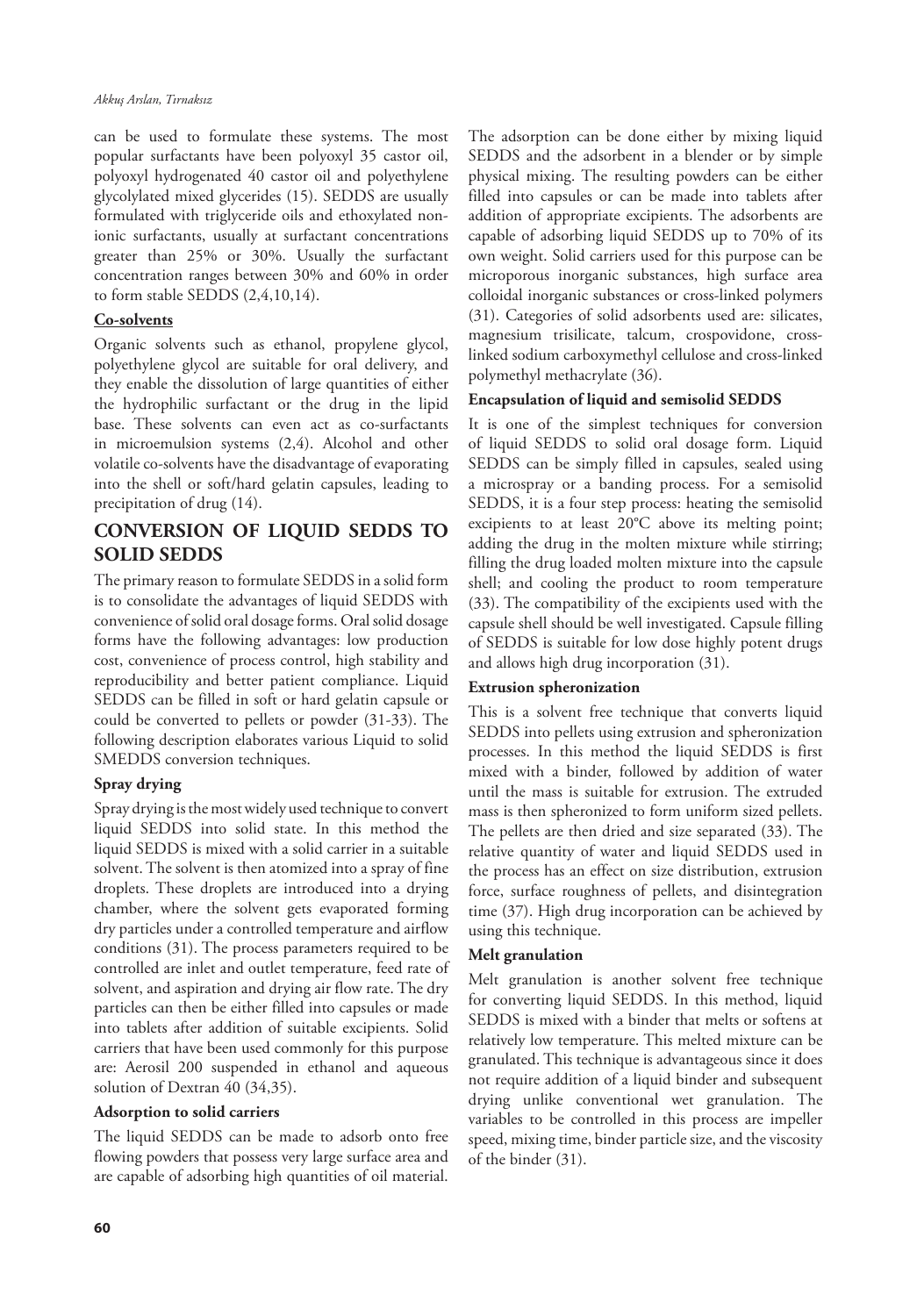# **CHARACTERIZATION OF SEDDS**

The ways to characterize SEDDS are; equilibrium phase diagram, determination of emulsification time, turbidity measurement, droplet size, electron microscopic studies, conductivity, photon correlation spectroscopy, zeta potential measurement, cryotransmission electron microscopy studies, small-angle neutron scattering, rate of lipolysis and in vitro release studies (11,14,19,29,38,39). Release of drug from SEDDS cannot be evaluated using a conventional release protocol because of dissolved and emulsion-associated drugs must be separated before determination. For this purpose methods must be developed to cut off emulsion-associated drugs during sampling. So dialysis method and ultra filtration methods are developed<sup>29</sup>. The presence of water or another polar co-solvent in a SEDDS formulation may mean that the concentrate is itself a microemulsion. In highlighting factors that predispose efficient microemulsions it is noted that self-emulsification requires least energy close to phase inversion temperature, which is also where the capacity for water solubilization is enhanced (11).

#### **APPLICATIONS OF SEDDS**

#### **Improvement in solubility**

If a drug is incorporated in SEDDS, it increases the solubility because it circumvents the dissolution step in case of BCS Class-2 drug. A SMEDDS formulation of candesartan cilexetil was prepared for directly filling in hard gelatin capsules for oral administration. The results of the study show the utility of SMEDDS to enhance solubility and dissolution of sparingly soluble compounds like candesartan (40).

#### **Enhanced bioavailability**

Ketoprofen, a moderately hydrophobic nonsteroidal anti-inflammatory drug (NSAID), is a drug of choice for sustained release formulation has high potential for gastric irritation during chronic therapy. Also because of its low solubility, ketoprofen shows incomplete release from sustained release formulations. Ketoprofen is presented in SEDDS formulation. This formulation has enhanced bioavilability due to increase in the solubility of drug which minimizes the gastric irritation. In SEDDS, the lipid matrix interacts readily with water, forming a fine particulate oil-in-water (o/w) emulsion. The emulsion droplets will deliver the drug to the gastrointestinal mucosa in the dissolved state readily accessible for absorption. Therefore, increase in AUC i.e. bioavailability and Cmax is observed with many drugs when presented in SEDDS (41-44).

In another study aceclofenac loaded SNEDDS formulation was developed by Akkus-Arslan et  $al^{45}$ . The anti-inflammatory effect of aceclofenac loaded SNEDDS was investigated with carrageenan induced rat paw edema. As result of the study, it was seen that the anti-inflammatory effect increased with the use of SNEDDS, when compared with the solution and suspension forms of aceclofenac.

#### **Protection against biodegradation**

The ability of SEDDS to reduce degradation as well as improve absorption may be especially useful for drugs, for which both low solubility and degradation in the GI tract contribute to a low oral bioavailability. Many drugs are degraded in physiological system, because of acidic pH in stomach, enzymatic degradation or hydrolytic degradation etc. Such drugs when presented in the form of SEDDS can be well protected against these degradation processes as liquid crystalline phase in SEDDS might act as barrier between degradating environment and the drug (30).

### **SEDDS AS DRUG DELIVERY CARRIERS**

Self-emulsifying systems could be presented as pellets, powders, tablets, capsules, suppositories, cream form or the formulation could be presented as its liquid form (4,46-51). Self-emulsifying systems can be used in pharmaceutical field as drug delivery systems for oral, rectal and dermal applications for therapeutic needs. It could be used as pesticide formulation also. The most preferred way is oral application.

Taha et al (52) developed self-nanoemulsifying oral indomethacin formulation using Cremophor RH40 as surfactant, Capmul MCM C8 as co-surfactant and castor oil as solvent. The improved formulation was filled into hard gelatin capsules. It was seen that in the *in vivo* studies done with male Sprague dawley rats; SNEDDS filled capsules showed a significant increase in the rate and extent of drug absorption and in the bioavailability compared to the capsule filled with an oily solution of indomethacin. Marketed SEDDS, SMEDDS and SNEDDS products were generally used orally (Table 2).

Kim and Ku (50) have studied a self-emulsifying formulation with 30% of Tween 85 and 70% of ethyl oleate with indomethacin. Suppositories have done with gelatin, glycerin and distilled water. After a rectal administration of gelatin hollow type suppositories filled with the self-emulsifying system containing indomethacin, it was seen that the rectal absorption of indomethacin in the male Sprague dawley rats significantly increased by the self-emulsifying formulation, comparing with the suppository including indomethacin powder alone.

Soriano et al (51) prepared self-emulsifying cream with improved moisturizing activity. The researchers evaluated formulation's effectiveness by means of non-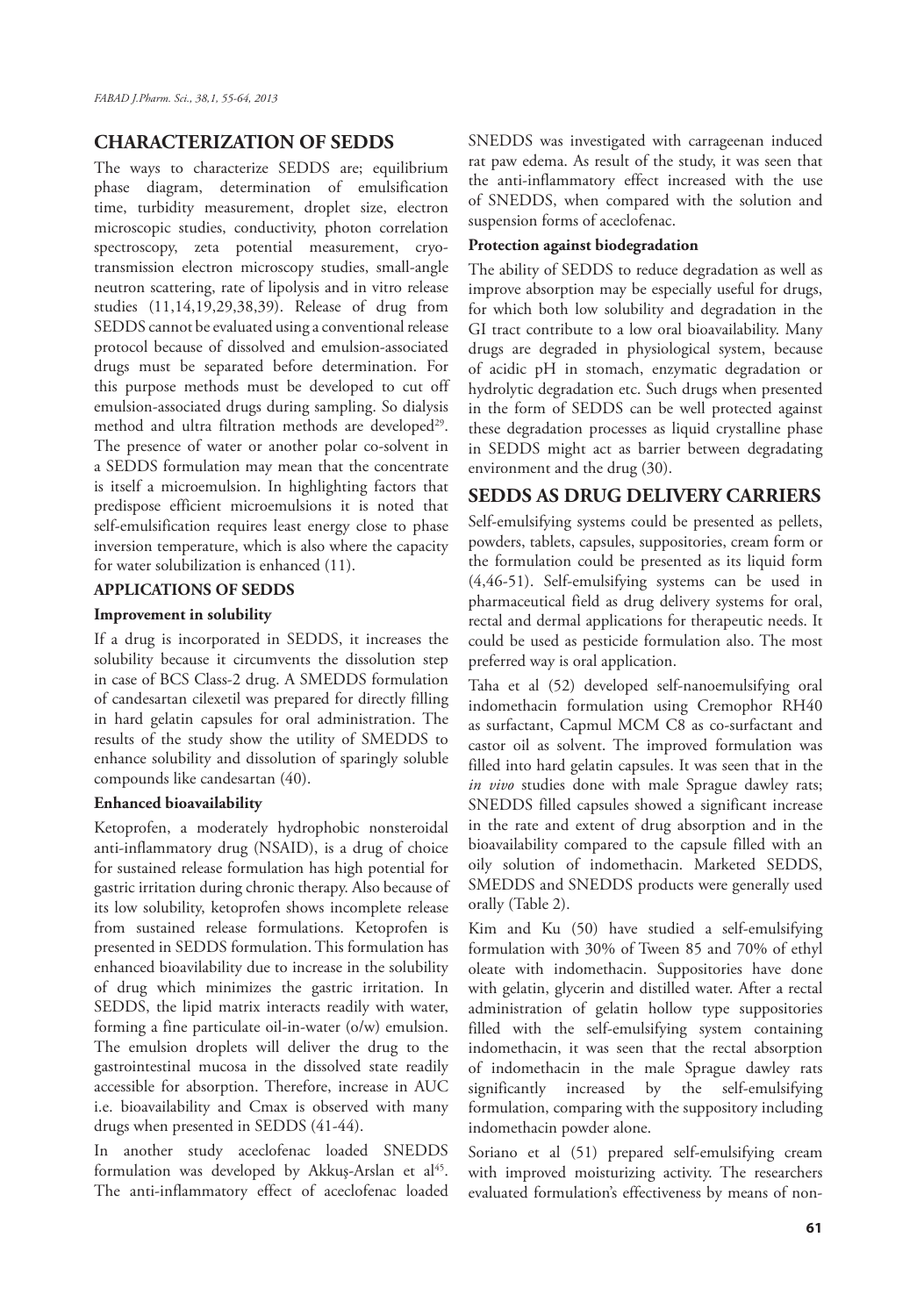| Active material         | Trade name     | Dosage form                                |  |
|-------------------------|----------------|--------------------------------------------|--|
| Tretinoin               | Vesanoid       | Soft gelatin capsule, Roche                |  |
| Cyclosporine            | Neoral         | Soft gelatin capsule, Novartis             |  |
| Cyclosporine            | Panimum bioral | Capsule, Panacea Biotec                    |  |
| Cyclosporine A          | Sandimmunne    | Soft gelatin capsule, Novartis             |  |
| Cyclosporine A          | Gengraf        | Hard gelatin capsule, Abbott               |  |
| Ibuprofen               | Solufen        | Hard gelatin capsule, Sanofi-Aventis       |  |
| Fenofibrate             | Lipirex        | Hard gelatin capsule, Sanofi-Aventis       |  |
| Ritonavir               | Norvir         | Soft gelatin capsule, Abbott               |  |
| Isotretinoin            | Accutane       | Soft gelatin capsule, Roche                |  |
| Lopinavir and Ritonavir | Kaletra        | Soft gelatin capsule, Abbott               |  |
| Sanquinavir             | Fortovase      | Soft gelatin capsule, Hoffman-La Roche     |  |
| Tipranavir              | Aptivus        | Soft gelatin capsule, Boehringer Ingelheim |  |

 **Table 2.** Examples of marketed products (30,55).

invasive assessment techniques. In another dermal study, Aydın et al (53) developed a SNEDDS formulation containing minoxidil. From the results, it was seen that SNEDDS could deliver minoxidil successfully and promote its permeation across the epidermis.

Song et al (54) have investigated stability of triazophos, which is organophosphorus insecticide, in self-nanoemulsifying pesticide delivery system. Formulations with polyoxyethylene ether surfactant and N-octyl-2-pyrrolidone were formed and investigated with dynamic light scattering and transmission electron microscopy. As a result, it was found that the effect of surfactant on the hydrolysis inhibition of triazophos in the basic condition is more prominent than that in acidic condition.

The successful marketed SEDDS preparations are given in Table 2.

# **CONCLUSION**

SEDDSs are approach for the formulation of drug compounds with poor aqueous solubility. SEDDS is known to improve dissolution characteristics of a poorly water-soluble drug since they maintain the drug in a solubilized state in the GI tract. Lipid based formulations are still not very widespread as commercial formulations, despite their great success in bioavailability. This can be attributed to lack of proper understanding of development and manufacturing process to physical and chemical stability issues. Future focus should be on understanding of the role of lipids and surfactants in the formulation of SEDDS and SEDDS will continue to enable novel applications in drug delivery.

# **REFERENCES**

- 1. Ljusberg-Wahren H, Nielsen FS, Brogard M, Troedsson E, Müllertz A. Enzymatic characterization of a lipid-based drug delivery systems. *Int J Pharm* 298: 328-332, 2005.
- 2. Gershanik T, Benita S. Self-dispersing lipid formulations for improving oral absorption of lipophilic drugs. *Eur J Pharm Biopharm* 50: 179- 188, 2000.
- 3. Hörter D, Dressman JB. Influence of physicochemical properties on dissolution of drug in th gastrointestinal tract. *Adv Drug Delivery Rev* 25: 3-14, 1997.
- 4. Gursoy NR, Benita S. Self-emulsifying drug delivery systems (SEDDS) for improved oral delivery of lipophilic drugs. *Biomedicine*&*Pharmacotherapy* 58: 173-182, 2004.
- 5. Patel RB, Patel RP, Patel MM. Self-emulsifying drug delivery systems. *Pharm Tech* 1-6, 2008.
- 6. Charman WN. Lipids, lipophilic drugs, and oral drug delivery-Some emerging concepts. *J Pharm Sci*  89 (8): 967-977, 2000.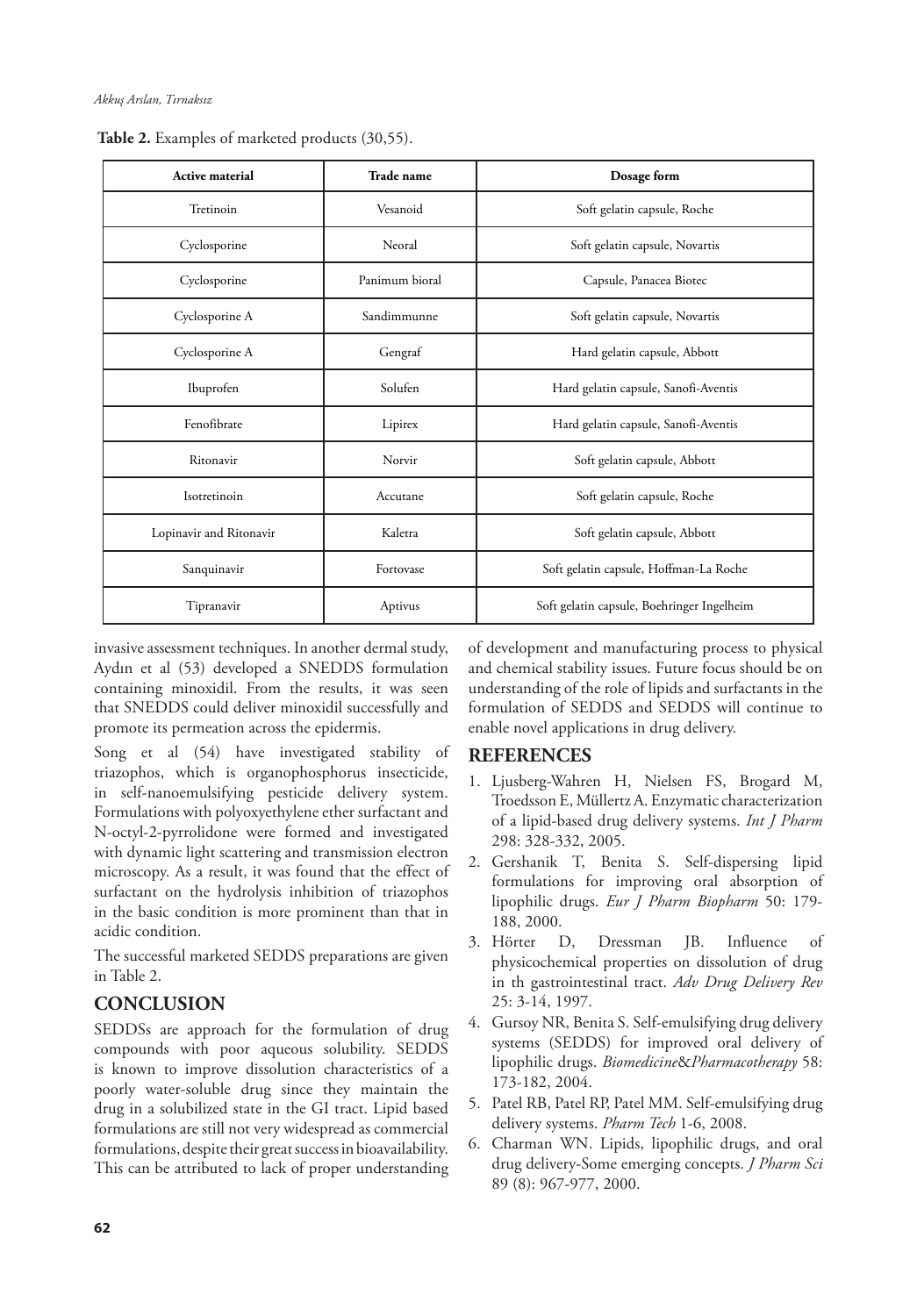- 7. Humberstone AJ, Charman WN. Lipid-based vehicles for the oral delivery of poorly water soluble drugs. *Adv Drug Delivery Rev* 25: 103-128, 1997.
- 8. Pouton CW. Lipid formulations for oral administration of drugs: Non-emulsifying, selfemulsifying and self-microemulsifying drug delivery systems. *Eur J Pharm Sci* 11: S93-S98, 2000.
- 9. Abdalla A, Mader K. Preparation and characterization of a self-emulsifying pellet formulation. *Eur J Pharm Biopharm* 66: 220-226, 2007.
- 10. Pouton CW. Formulation of self-emulsifying drug delivery systems. *Adv Drug Delivery Rev* 25: 47-58, 1997.
- 11. Lawrence MJ, Rees GD. Microemulsion-based media as novel drug delivery systems. *Adv Drug Delivery Rev* 45: 89-121, 2000.
- 12. Morozowich W, Gao P. Improving the oral absorption of poorly soluble drugs using SEDDS and S-SEDDS formulations. In: Qiu Y, Chen Y, Zhang GGZ, Liu L, Porter WR, editors. Developing solid oral dosage forms. 1st ed. USA: Elsevier; 443- 467, 2009.
- 13. Pouton CW. Formulation of poorly water-solble oral drugs for oral administration: Physicochemical and physiological issues and the lipid formulation classification system. *Eur J Pharm Sci* 29: 278-287, 2006.
- 14.Kohli K, Chopra S, Dhar D, Arora S, Khar RK. Selfemulsifying drug delivery systems: An approach to enhance oral bioavailability. *Drug Discovery Today* 15: 958-965, 2010.
- 15. Pouton CW, Porter CJH. Formulation of lipidbased drug delivery systems for oral administration: Materials, methods and strategies. *Adv Drug Delivery Rev* 60: 625-637, 2008.
- 16. Porter CJH, Pouton CW, Cuine JF, Charman WN. Enhancing intestinal drug solubilization using lipidbased delivery systems. *Adv Drug Delivery Rev* 60: 673-691, 2008.
- 17. Porter CJH, Charman WN. In vitro assessment of oral lipid based formulations. *Adv Drug Delivery Rev* 50: S127-S147, 2001.
- 18.Chakraborty S, Shukla D, Mishra B, Singh S. Lipid-An emerging platform for oral delivery of drugs with poor bioavailability. *Eur J Pharm Biopharm* 73: 1-15, 2009.
- 19. Fatouros DG, Bergenstahl B, Mullertz A. Morphological observations on a lipid-based drug delivery system during in vitro digestion. *Eur J Pharm Sci* 31: 85-94, 2007.
- 20.Kommuru TR, Gurley B, Khan MA, Reddy IK. Self-emulsifying drug delivery systems (SEDDS) of coenzyme Q10: Formulation development and bioavailability assessment. *Int J Pharm* 212: 233- 246, 2001.
- 21. Friedman D, inventor. Non-aqueous compositions for oral delivery of insoluble bioactive agents, US Patent, US 20070190080, July 21, 2005.
- 22.Constantinides PP. Lipid microemulsions for improving drug dissolution and oral absorption: Physical and biopharmaceutical aspects. *Pharm Res* 12: 1561-1572, 1995.
- 23. Lacy JE, Embleton JK, inventors. Delivery systems for hydrophobic drugs, US Patent, US 5645856, July 08, 1997.
- 24.Khoo SM, Humberstone AJ, Christopher JH, Edwards GA, Charman WN. Formulation design and bioavailability assessment of lipidic self emulsifying formulation of halofanitrine*. Int J Pharm* 167 (1-2): 155-164, 1998.
- 25. Pathak A, Jain V, Nagariya AK, Singh R, Nayak S, Bansal P. Recent advances in self emulsifying drug delivery system - A review. *Drug Invention Today* 2 (2): 123-129, 2010.
- 26. Patel VP, Desai TR, Kapupara PP, Atara SA, Keraliya RA. Self emulsifying drug delivery system: A conventional and alternative approach to improve oral bioavailability of lipophilic drugs. *Int J Drug Dev & Res* 2 (4), 2010.
- 27. Strickley RG. Solubilizing excipients in oral and injectable formulations. *Pharm Res* 21 (2): 201-230, 2004.
- 28.Constantinides PP, Scalart JP. Formulation and physical characterization of water-in-oil microemulsions containing long- versus mediumchain glycerides. Int J Pharm 158: 57-68, 1997.
- 29. Wu W, Wang Y, Que L. enhanced bioavailability of silymarin by self-microemulsifying drug delivery system. *Eur J Pharm Biopharm* 63: 288-294, 2006.
- 30. Mehta K, Borade G, Rasve G, Bendre A. Selfemulsifying drug delivery system: Formulation and evaluation. *Int J Pharm* & *BioSci* 2 (4): 398-412, 2011.
- 31. Tang B et al., Development of solid self-emulsifying drug delivery systems: Preparation techniques and dosage forms. *Drug Discovery Today*, 13 (13-14): 606-612, 2008.
- 32. Gürsoy RN, Çevik Ö. Kendiliğinden emülsifiye olabilen ilaç taşıyıcı sistemler ve farmasötik alanda uygulamaları. *Hacettepe Üniv Ecz Fak Dergisi* 31 (2): 151-170, 2011.